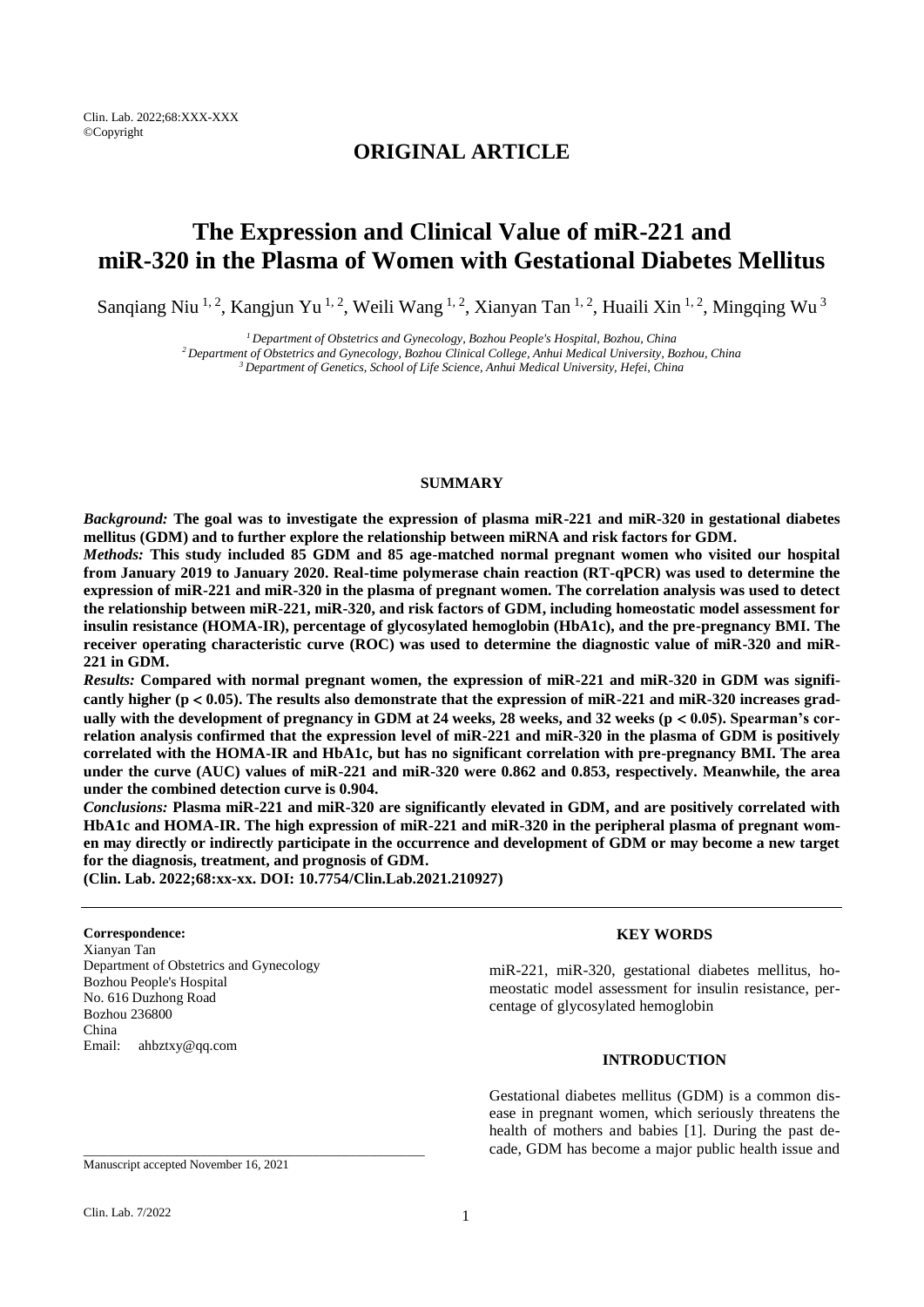one of the most discussed topics in modern obstetrics and has gained worldwide popularity [2]. It is generally believed that the pathogenesis of GDM is complicated, which may be the result of multiple factors such as inflammatory factors, insulin resistance, genetics, and environment [3].

MicroRNA (miRNA) is a small non-coding RNA with 18 - 22 nucleotides [4]. Exploring the function of mi-RNAs may improve understanding of the etiology and pathophysiology of GDM, and may lead to the diagnosis of GDM earlier than currently available methods. Dai et al. demonstrated that the level of miR-2467 in the serum and placenta of pregnant women with GDM was higher than that in the control group, suggesting that the increase in serum miR-2467 may be involved in the occurrence of GDM [5]. Interestingly, the down-regulation of miR-185 expression in serum and placenta of pregnant women with GDM is correlated with HOMA-IR, suggesting that the reduction of miR-185 may play an important role in the occurrence and development of GDM [6]. In terms of glucose and lipid metabolism, many studies have found that the expression level of miR-221 and miR-320 in the blood or tissues of patients with metabolic syndrome, diabetes, and its complications or animal disease models has changed [7-9]. MiR-221 and miR-320 also have been shown to be associated with insulin resistance [9,10], but the expression and role of miR-221 and miR-320 in plasma of gestational diabetes have not been explicitly well studied.

Therefore, by analyzing the differences in the expression of miR-221 and miR-320 in the plasma of GDM and normal pregnant women, this paper discussed the possible regulatory relationship between miRNAs and HOMA-IR, HbA1c, and pre-pregnancy BMI, and revealed that miRNA-221 and miRNA-320 may be used as a prediction and therapeutic target for the pathological process of GDM.

#### **MATERIALS AND METHODS**

## **Patient samples**

We collected 85 pregnant women with GDM in our hospital from January 2019 to January 2020, and 85 normal pregnant women in the same period were collected by age-matched method. Diagnosis criteria for gestational diabetes: carry out a glucose tolerance test at 24 weeks of gestation, fast for 8 hours, check the blood glucose indicators in the fasting state, then take 75 g of glucose. Diagnosis points: (1) fasting blood glucose  $\geq$ 5.0 mmol/L; (2) 1-hour postprandial blood glucose  $\geq 10$ mmol/L; (3) 2-hour postprandial blood glucose  $\geq 8.5$ mmol/L. As long as one of the requirements are met, gestational diabetes can be diagnosed. The exclusion criteria mainly include: (1) pre-pregnancy diabetes or family history of diabetes; (2) age < 18 years and  $\geq$  35 years; (3) family with abnormal pregnancy history; (4) family history of fetal chromosomes abnormalities or major malformations; (5) serious systemic diseases. All

participants signed an informed consent form. This study was approved by the obstetrics and gynecology health and human research ethics committee of Bozhou People's Hospital.

#### **Sample collection**

In this study, we collected 2 mL of peripheral blood of normal pregnant women and those diagnosed with GDM at 24 weeks and also 2 mL of peripheral blood of the same pregnant women with confirmed gestational diabetes and the same normal pregnant women at 28 and 32 weeks. The pre-pregnancy BMI, HOMA-IR, and HbA1c of pregnant women with confirmed GDM at 24 weeks were calculated. The homeostasis model assessment of insulin resistance (HOMA-IR) is calculated as: (empty abdominal blood glucose x fasting insulin)/22.5.  $BMI = weight (kg)/height<sup>2</sup> (m).$ 

## **MiRNA extraction and RT-qPCR**

The blood sample was collected in a blood collection tube containing EDTA, and the plasma was separated by centrifugation at 3,000 g at 4℃ for 5 minutes. Total RNA was isolated from 200 μL plasma using RNeasy plus mini kit (Qiagen). NanoVue plus (GE Healthcare, Piscataway, NJ, USA) measures total RNA concentration and purity. According to GeneCopoeia's "All-in-OneTM miRNA First-Strand cDNA Synthesis Kit" operating instructions, take  $1 - 3 \mu$ g RNA to establish a 20 μg reverse transcription system to synthesize cDNA. Gene-Copoeia's "miRNA qPCR Kit" kit and ABI7500 Fast Real-time PCR amplification instrument for fluorescence amplification. U6 was used as an internal reference, and ΔCt (Ct purpose-Ct internal reference) method was used for relative quantitative analysis. The  $2^{-\Delta\Delta Ct}$  was used as the relative expression of target RNA. MiR-221, miR-320, and U6 upstream primers were purchased from Guangzhou Funeng Company. The sequences were as follows: miR-221 forward,

5′- CAGCATACATGATTCCTTGTGA-3′; and reverse 5′- CTT TGGTGTTTGAGATGT TTGG-3′; miR-320 forward, 5′- ACACTCCAGCTGGGAAAAGCTGGGTTGAGA -3′; and reverse 5′-TGGTGTCGTGGAGTCG-3′; U6 forward, 5′-AGAGCCTGTGG TGTCC-3′; and reverse 5′-CATCTTCAAAGCACTTCCCT-3′.

## **Statistical methods**

The SPSS20.0 software was used for statistical processing and analysis. The measurement data were tested for normality and homogeneity of variance. Data were expressed as mean  $\pm$  standard deviation. The statistics of the mean between the two groups were analyzed by LSD *t-*test. Pearson correlation analysis was used to evaluate the correlation between microRNA and risk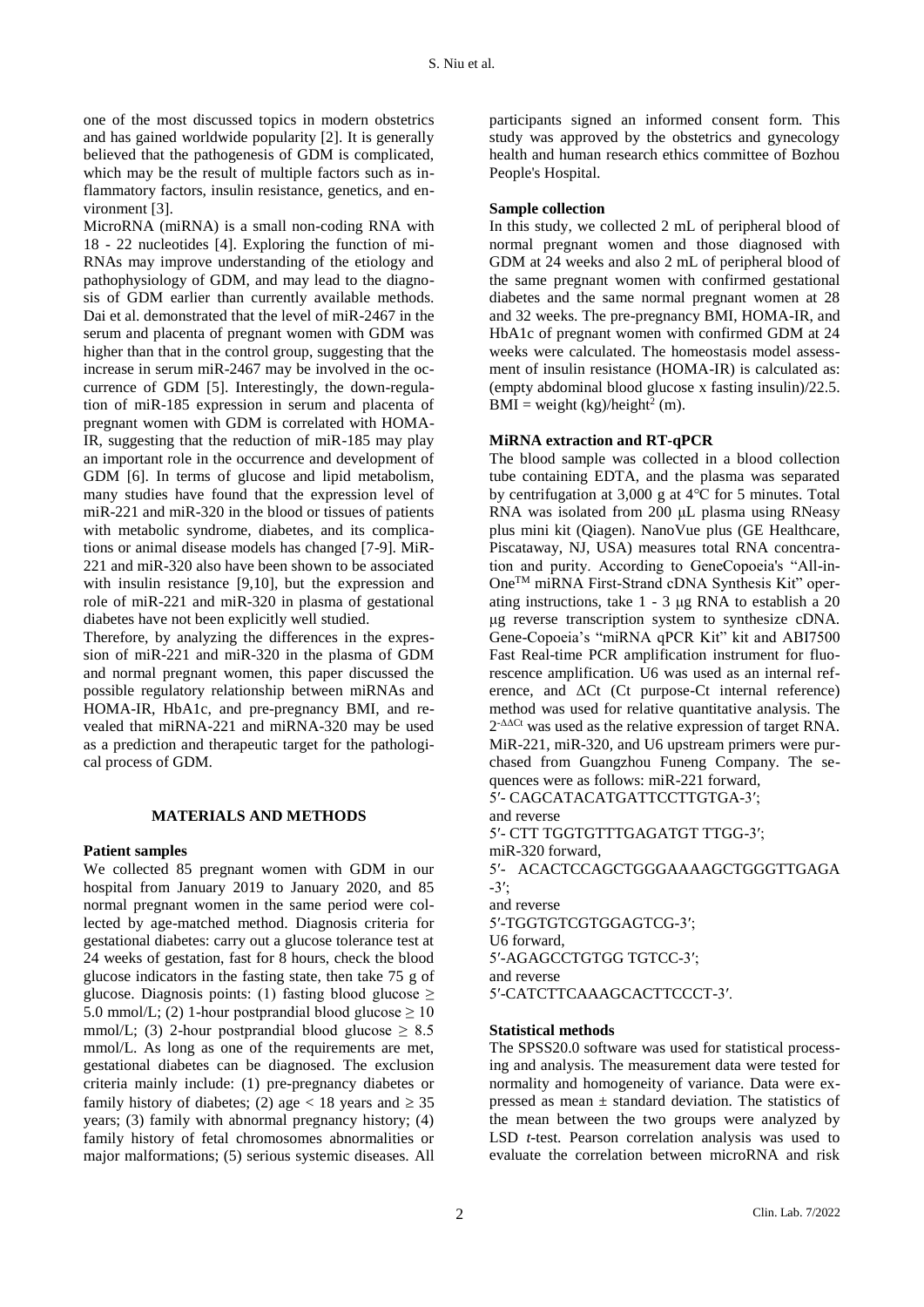| <b>Characteristics</b>         | $No-GDM (n = 85)$     | $GDM (n = 85)$        |        | p-value      |
|--------------------------------|-----------------------|-----------------------|--------|--------------|
| Age (years)                    | $26.35 \pm 3.37$      | $26.87 \pm 3.40$      | 1.001  | 0.318        |
| <b>Pregnancy (times)</b>       | $2.35 \pm 0.92$       | $2.47 \pm 0.97$       | 0.826  | 0.409        |
| <b>Delivery</b> (times)        | $1.36 \pm 0.57$       | $1.26 \pm 0.54$       | 1.174  | 0.242        |
| <b>Pregnant</b> week           | $38.26 \pm 1.66$      | $38.66 \pm 1.70$      | 1.552  | 0.123        |
| $FPG$ (mmol/L)                 | $4.26 \pm 0.56$       | $5.76 \pm 0.43$       | 19.200 | $\le 0.001$  |
| HbA1c $(\% )$                  | $3.25 \pm 0.74$       | $5.51 \pm 0.96$       | 17.190 | $\le 0.001$  |
| <b>HOMA-IR</b>                 | $3.13 \pm 0.68$       | $5.41 \pm 0.88$       | 18.900 | $\le 0.001$  |
| <b>BMI</b> ( $\text{kg/m}^2$ ) | $24.15 \pm 2.48$      | $29.82 \pm 2.40$      | 15.150 | $\leq 0.001$ |
| Neonatal weight (g)            | $3,352.94 \pm 403.14$ | $3.404.71 \pm 420.29$ | 0.819  | 0.413        |

**Table 1. The clinicopathological factors of healthy pregnancies and GDM patients.**

**GDM - gestational diabetes mellitus, No-GDM - pregnant women with no GDM diagnosis, HbA1c - percentage of glycosylated hemoglobin, HOMA-IR - Homeostatic Model Assessment for Insulin Resistance, BMI - pre-pregnancy body mass index, FPG - fasting plasma glucose.**

**Table 2. The diagnostic value of miR-221 and miR-320 for GDM.**

| <b>Biomarker</b>       | <b>Cutoff value</b> | <b>Sensitivity</b> % | Specificity % | Youden's index | <b>AUC</b> | 95% CI             |
|------------------------|---------------------|----------------------|---------------|----------------|------------|--------------------|
| $miR-320$              | 2.125               | 84.00                | 80.22         | 64.22          | 0.862      | $0.780 \sim 0.944$ |
| $miR-221$              | 1.723               | 81.26                | 79.23         | 60.49          | 0.853      | $0.773 \sim 0.932$ |
| $m$ i R-221 + mi R-320 | ۰                   | 87.69                | 85.38         | 73.07          | 0.904      | $0.852 \sim 0.953$ |



**Figure 1. The expression of miR-221 and mR-320 in the plasma from no-GDM pregnant women and GDM patients.**

**(A) The expression of miR-221 in the plasma of 170 samples from no-GDM pregnant women and GDM patients. (B) The expression of miR-320 in the plasma of 170 samples from no-GDM pregnant women and GDM patients. GDM-gestational diabetes mellitus, no-GDM-pregnant women with no GDM diagnosis. \*\* p < 0.001.**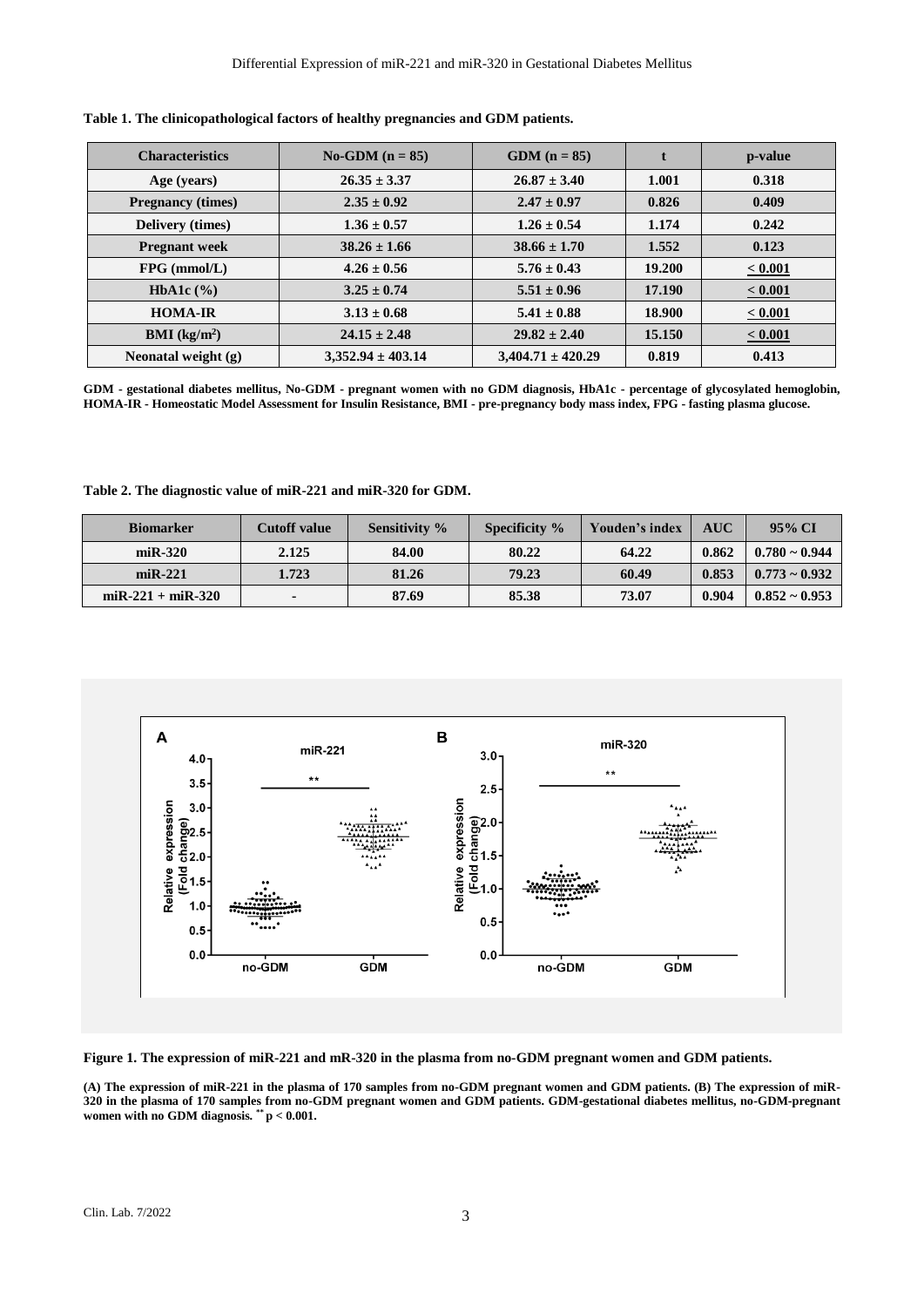

**Figure 2. The expression of miR-221 and miR-320 in pregnant women with GDM (A and B) and no-GDM (C and D) in different pregnancy periods.**

**GDM - gestational diabetes mellitus, no-GDM - pregnant women with no GDM diagnosis. \*\* p < 0.001, # p 0.05.**

factors. The diagnostic value of miR-221 and miR-320 in GDM were calculated using ROC analysis. The result is considered statistically significant if  $p < 0.05$ .

## **RESULTS**

### **Clinical Features**

The clinical characteristics of 85 GDM pregnant women and 85 non-GDM pregnant women are shown in Table 1. GDM pregnant women have higher FPG (fasting plasma glucose), HbA1c, HOMA-IR and pre-pregnancy BMI than normal pregnant women at 24 weeks, and the difference is statistically significant.

## **The expression of miR-221 and miR-320 is increased in the plasma of pregnant women with GDM**

The RT-qPCR method detects the expression of miR-221 and miR-320 in the plasma of pregnant women with GDM at 24 weeks, 28 weeks, and 32 weeks, as shown in Figure 1 and 2.

## **The expression of miR-221 and miR 320 in the plasma of pregnant women with GDM increases progressively**

The expression of miR-221 and miR-320 in plasma of pregnant women with GDM at 32 weeks of gestation was about 2.3 times and 2.4 times, respectively, higher than that at 24 weeks of gestation. Interestingly, the expression of miR-221 and miR-320 increases progressively with the prolonged pregnancy time in GDM preg-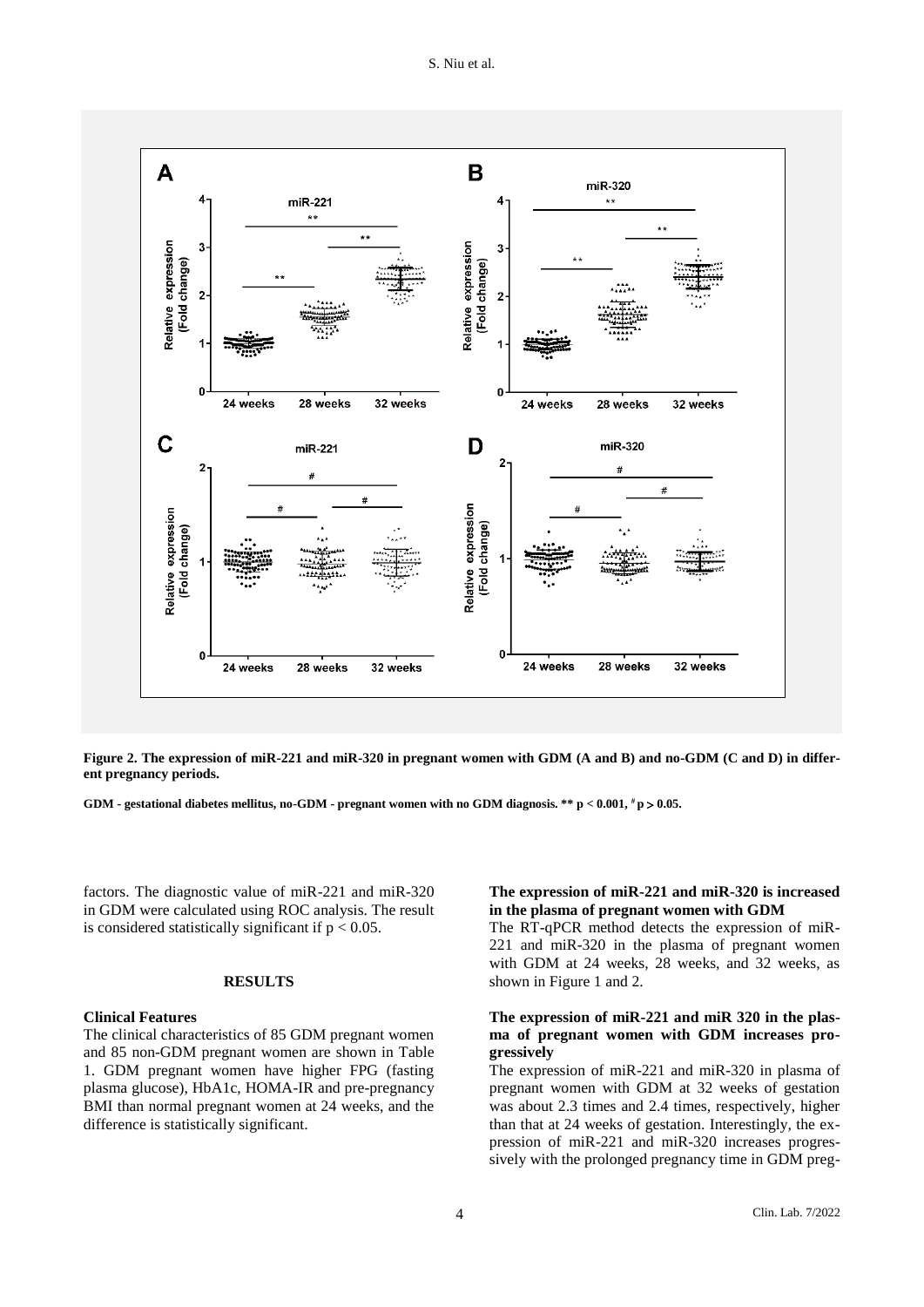

**Figure 3. The correlation analysis of plasma miR-221 and miR-320 with clinical data (BMI, HbA1c and HOMA-IR) in GDM patients.**

**(A) and (D) There has no significant correlation with the pre-pregnancy BMI. The present study demonstrated a positive correlation between plasma miR-221 and HbA1c (B) and HOMA-IR (E). A positive correlation was also found between plasma miR-320 and HbA1c (C) and HOMA-IR (F). HbA1c - percentage of glycosylated hemoglobin, HOMA-IR - Homeostatic Model Assessment for Insulin Resistance, BMI pre-pregnancy body mass index.**

nant women. However, the expression levels of miR-221 and miR-320 in the plasma of normal pregnant women did not change significantly with the prolonged pregnancy time.

#### **Pearson correlation analysis for GDM pregnant women miR-221 and miR-320 expression**

We analyzed the correlation between the expression of miR-221 and miR-320 in the plasma of pregnant women with GDM at 24 weeks of gestation and the pre-pregnancy BMI, HbA1c, and HOMA-IR. The results are shown in Figure 3. The expression of miR-221 and mi-R-320 in plasma is positively correlated with HOMA-IR ( $r = 0.407$ ,  $p < 0.001$ ;  $r = 0.410$ ,  $p < 0.001$ ) and HbA1c ( $r = 0.303$ ,  $p = 0.005$ ;  $r = 0.346$ ,  $p = 0.001$ ), but has no significant correlation with the pre-pregnancy BMI ( $r = 0.115$ ,  $p = 0.295$ ;  $r = 0.175$ ,  $p = 0.109$ ).

## **The diagnosis value of miR-221 and miR-320 in GDM**

In the present study, the ROC curve was used to measure the diagnostic value of miR-320 and miR-221 in GDM. As shown in Table 2. The area under the curve (AUC) values of miR-320 and miR-221 were 0.862

(84.00% sensitivity and 80.22% specificity) and 0.853 (81.26% sensitivity and 79.23% specificity). Meanwhile, the area under the combined detection curve is 0.904 (87.69% sensitivity and 85.38% specificity).

#### **DISCUSSION**

GDM refers to diabetes occurring in pregnancy in women who did not have diabetes prior to pregnancy. Diabetes during pregnancy is one of the common diseases in obstetrics and gynecology, which seriously threatens the health of mothers and babies. For pregnant women, the main risks are cesarean section, pre-eclampsia, and increased risk of type 2 diabetes [10]. Macrosomia, hypoglycemia, dystocia, respiratory distress syndrome, and death are serious threats to the fetus and baby health [11]. Current main treatment methods for gestational diabetes are exercise therapy, diet control and insulin replacement therapy to reduce diabetes-related complications and try to improve the prognosis of pregnant women [12]. Presently, the clinical diagnosis of gestational diabetes uses the American Diabetes Association (ADA) and International Association of Diabetes and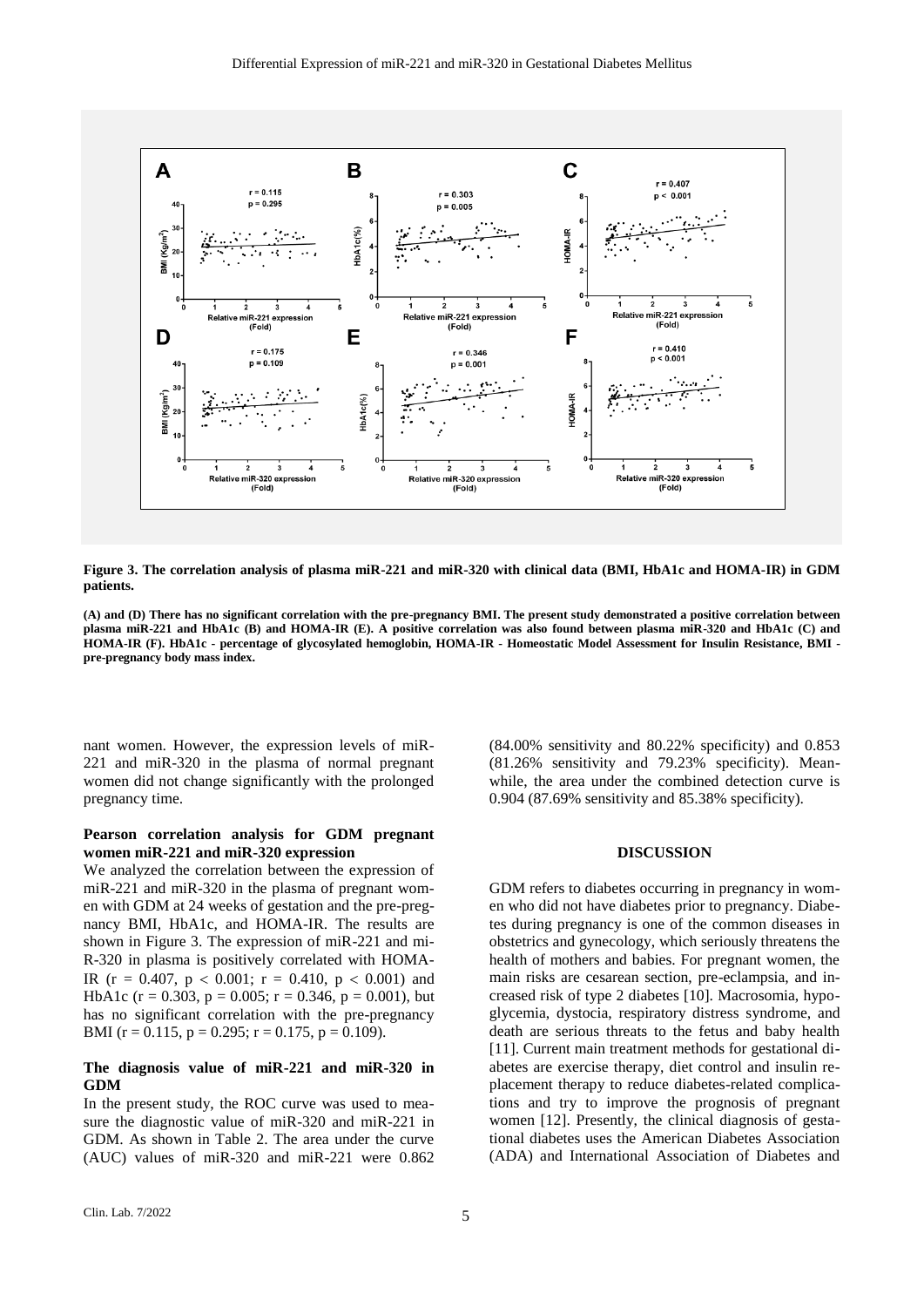Pregnancy Study Groups (IADPSG) standard diagnosis [13]. Diagnosis is usually carried out at 24 to 28 weeks of pregnancy and can sometimes be delayed to 32 weeks. Therefore, there is an urgent need to accurately and quickly predict and diagnose gestational diabetes, and early intervention for pregnant women with gestational diabetes to improve the prognosis of pregnant women.

Many studies have tried to find potential biological markers that may predict GDM, including changes in gene expression early and second trimester, epigenetic modifications, and non-coding RNA changes [14]. However, these biomarkers have some limitations. mi-RNA is a small non-coding RNA, which regulates the expression of target genes at the post-transcriptional level and participates in the occurrence and development of many diseases [15]. Related studies have confirmed that miRNAs in peripheral blood are similar to microRNAs in tissues [16]. Because miRNAs are stable in peripheral blood and easy to collect, miRNAs have been used as biological markers for diagnosis and prognosis in a variety of diseases, including tumors, cardiovascular diseases and diabetes [17,18]. However, when GDM is diagnosed at 24 to 28 weeks of gestation, whether plasma microRNAs can be used as diagnostic biomarkers for GDM is unclear.

Zhao et al. confirmed that the expression of miR-29a, miR-132, and miR-222 decreased in the peripheral blood of gestational diabetic patients such as early diagnosis [19]. Cao et al. also found that miRNA in the peripheral blood of patients with gestational diabetes at 24 to 28 weeks the expression of miR-16-5p, miR-17-5p and miR-20a-5p is significantly increased, and may be related to high-risk factors of gestational diabetes [20]. This study found that, compared with normal pregnant women, plasma miR-221 and miR-320 expressions in GDM pregnant women were significantly up-regulated at 24 weeks of gestation, and the expressions of the two miRNAs increased as pregnancy progressed. It suggests that miR-221 and miR-320 may play an important role in the occurrence and progression of gestational diabetes.

Some studies have shown that pregnant women with GDM have a higher BMI, HbA1c, and HOMA-IR than healthy pregnant women, and these indicators have been identified as risk factors for GDM [21,22]. Therefore, in this study, our team further analyzed whether plasma miR-221 and miR-320 are related to risk factors for GDM. Ours results showed that both miR-221 and miR-320 were positively correlated with HbA1c and HOMA-IR. Hence, these observations suggested that miR-221 and miR-320 were closely related to glucose metabolism disorders in GDM. It has been found that overexpression of miR-221 reduced the protein abundance of SIRT1 and caused inflammation and HOMA-IR in differentiated 3T3-L1 cells [9]. Similarly, miR-320 could regulate HOMA-IR in adipocytes by improving the insulin PI3-K signaling pathway [10]. Correspondingly, miR-27a promotes HOMA-IR and mediates

glucose metabolism by targeting PPAR-γ-mediated PI3K/AKT signaling [23]. MiR-873 also has a role to play in the HOMA-IR and myocardial injury of GDM, and the low expression of miR-873 can slow down the progression of GDM [24]. Lately, a few studies demonstrated that miRNAs such as let-7c-5p and let-7a-5p and miR-124a expression were correlated with HbA1c levels in diabetes [25,26]. These findings provide information about potential new treatment strategies to control HOMA-IR and HbA1c levels. Therefore, it is speculated that miR-221 and miR-320 may be involved in GDM by HOMA-IR and HbA1c levels. However, its mechanism of action in GDM needs to be further studied.

In terms of the area under the ROC curve (AUC) analysis results show that both miR-221 (84.00% sensitivity and 80.22% specificity) and miR-320 (81.26% sensitivity and 79.23% specificity) have a certain diagnostic value for GDM, but both have the disadvantage of low sensitivity. Combined detection (87.69% sensitivity and 85.38% specificity) can effectively reduce the missed diagnosis and misdiagnosis rate of GDM diagnosis, and can provide more reliable information for clinical diagnosis and treatment.

To sum up, miR-221 and miR-320 may be used as an important target for the diagnosis, treatment, and prognosis of GDM. The shortcomings of this research are that the sample size is small and only the level of mi-RNA in plasma was detected. Therefore, the experimental conclusions and specific mechanisms of this study still need to be confirmed by further large samples and in-depth studies. In follow-up experiments, research also will be conducted before 24 weeks of pregnancy to provide a certain reference basis for early clinical diagnosis of GDM.

## **Source of Funds:**

This work was supported by Bozhou People's Hospital Hospital-level Scientific Research Project (by f202009).

#### **Declaration of Interest:**

The authors declare that they have no conflict of interest.

#### **References:**

- 1. Abdeltawab A, Zaki ME, Abdeldayem Y[, Zaied](https://pubmed.ncbi.nlm.nih.gov/?term=Zaied+SM&cauthor_id=32421465) SM. Circulating microRNA-223 and angiopoietin-like protein 8 as biomarkers of gestational diabetes mellitus. Br J Biomed Sci 2021;78(1):12-7. (PMID: 32421465)
- 2. Deputy NP, Kim SY, Conrey EJ, Bullard KM. Prevalence and Changes in Preexisting Diabetes and Gestational Diabetes Among Women Who Had a Live Birth - United States, 2012 - 2016. MMWR Morb Mortal Wkly Rep 2018;67(43):1201-7. (PMID: 30383743)
- 3. Vince K, Perkovic P, Matijevic R. What is known and what remains unresolved regarding gestational diabetes mellitus (GDM). J Perinat Med 2020;48(8):757-63. (PMID: 32827397)